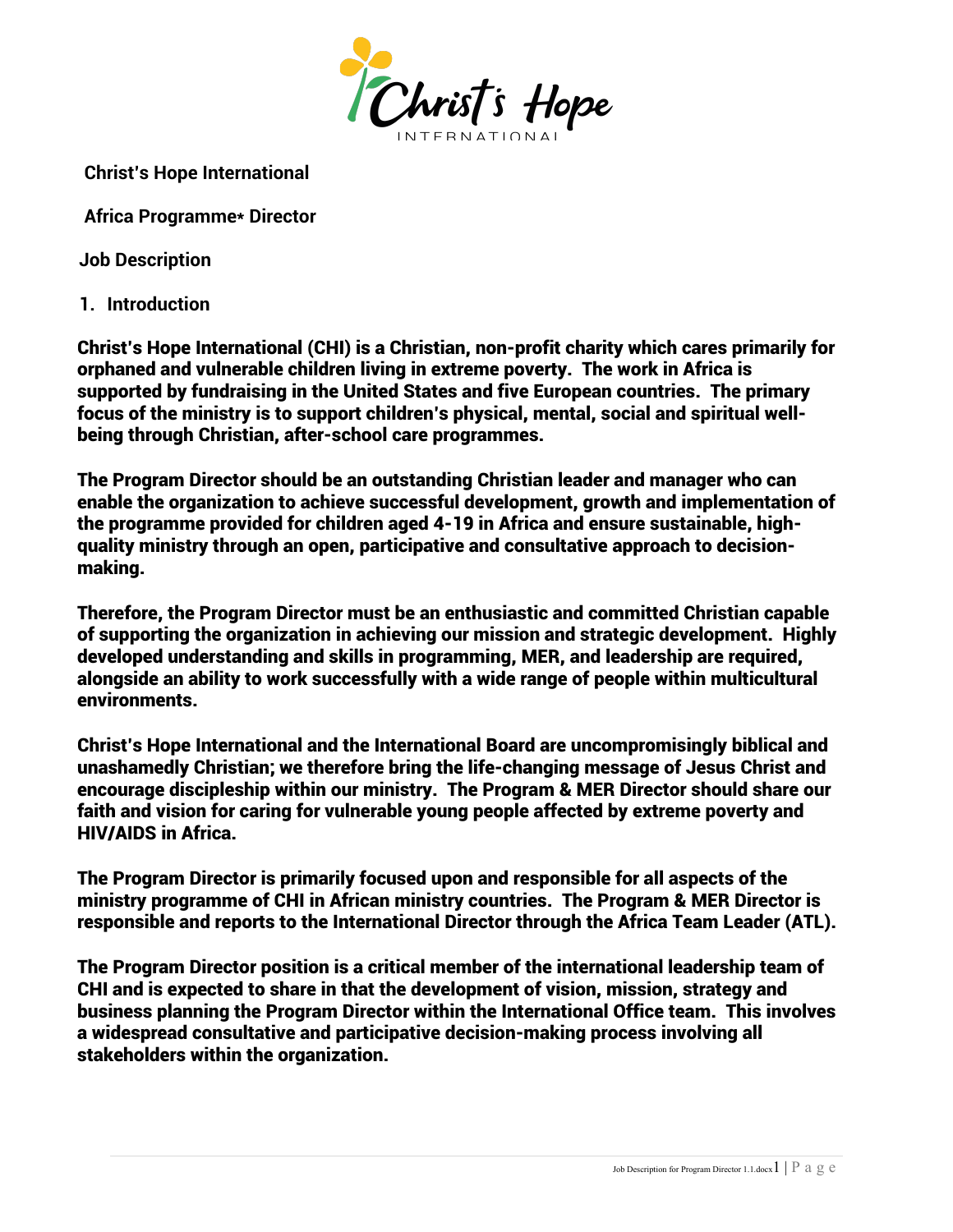

## 2. **Job Summary**

The Program Director leads and manages the development, implementation and quality of the programme offered to children as part of the ministry of CHI in Africa. In partnership with the senior leadership team in the International Office and the International Board, the Programme Director is responsible for the success of CHI within Africa and helps to assure CHI's relevance to the community, the accomplishment of our vision and mission, and the accountability of CHI to all stakeholders.

\* As a global organization, the word Programme (British) and Program (US) are used interchangeably.

## **Job Description**

| <b>Position</b>            | <b>Program Director</b>                                                                                                                                       |
|----------------------------|---------------------------------------------------------------------------------------------------------------------------------------------------------------|
| <b>Reporting To</b>        | <b>Africa Team Leader</b>                                                                                                                                     |
| <b>Level of Position</b>   | <b>International Office Team</b>                                                                                                                              |
| <b>Accountable For</b>     | Development, implementation and quality of the ministry<br>programme for children aged 4-19.                                                                  |
| <b>Purpose of Position</b> | To lead and manage Christ's Hope International strategically<br>in the development, delivery and monitoring of the ministry<br>program for children in Africa |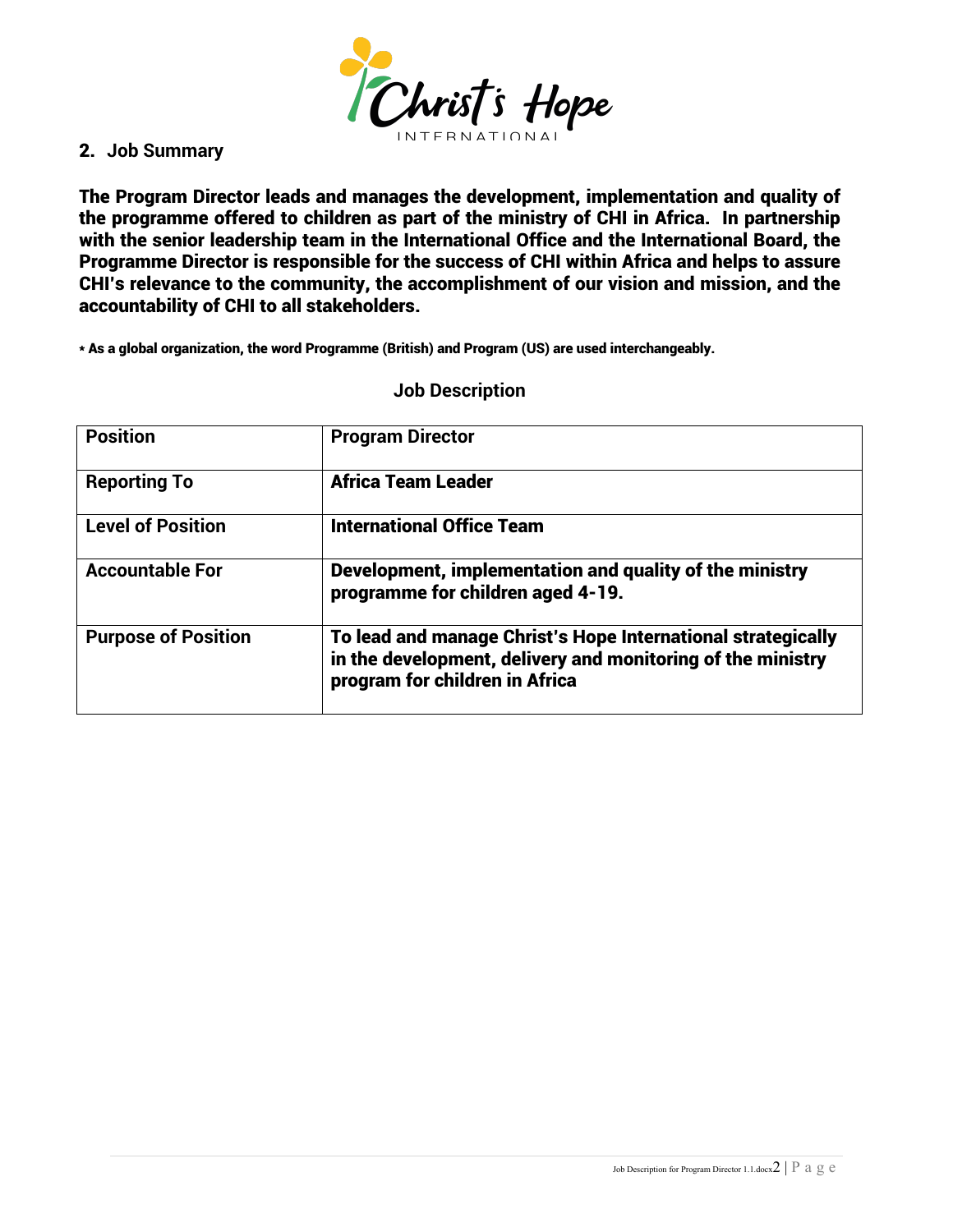

|                             | <u>INTERNATIONAL</u>                                                                                                                                                                                    |
|-----------------------------|---------------------------------------------------------------------------------------------------------------------------------------------------------------------------------------------------------|
| <b>Key Responsibilities</b> | The Key responsibilities of the Program Director relate to the<br>ministry programme and curriculum offered to children aged<br>4-19, which include:                                                    |
|                             | Design and development of the programme and<br>curriculum for children;                                                                                                                                 |
|                             | Development of staffing and timetable models for the<br>implementation of the programme for children in each<br>ministry country in Africa in consultation with Country<br><b>Team Leaders (CTL's);</b> |
|                             | Create appropriate quality standards and targets for the<br>delivery of the programme for children;                                                                                                     |
|                             | Support the design, development and delivery of<br>training for members of staff responsible for the<br>delivery of the programme for children, including<br>leadership and management of learning;     |
|                             | <b>Create and implement monitoring, evaluation and</b><br>review processes for the programme with children;                                                                                             |
|                             | Ensure high quality in all aspects of the programme for<br>children;                                                                                                                                    |
|                             | Report regularly on the impact and outcomes of the<br>programme for children;                                                                                                                           |
|                             | To collaborate with the International Office Team in<br>developing the vision of the programming plan of CHI;                                                                                           |
|                             | To help develop and ensure observance of CHI policies<br>and procedures;                                                                                                                                |
|                             | To develop operational business plans for the<br>organisation and country teams through consultation<br>with stakeholders and team members;                                                             |
|                             | To ensure effective communication, reporting and<br>accountability:                                                                                                                                     |
|                             | To monitor, evaluate and review the performance of<br><b>CHI operations against agreed targets and</b><br>performance indicators;                                                                       |
|                             | To ensure compliance with CHI ethical, legal and<br>regulatory structures, internal and external;                                                                                                       |
|                             | To ensure effective risk management strategies;                                                                                                                                                         |
|                             | To ensure effective asset management;                                                                                                                                                                   |
|                             | To maintain health, safety and security;                                                                                                                                                                |
|                             | To motivate and enthuse teams and individuals in                                                                                                                                                        |
|                             | achieving organisational and personal goals;                                                                                                                                                            |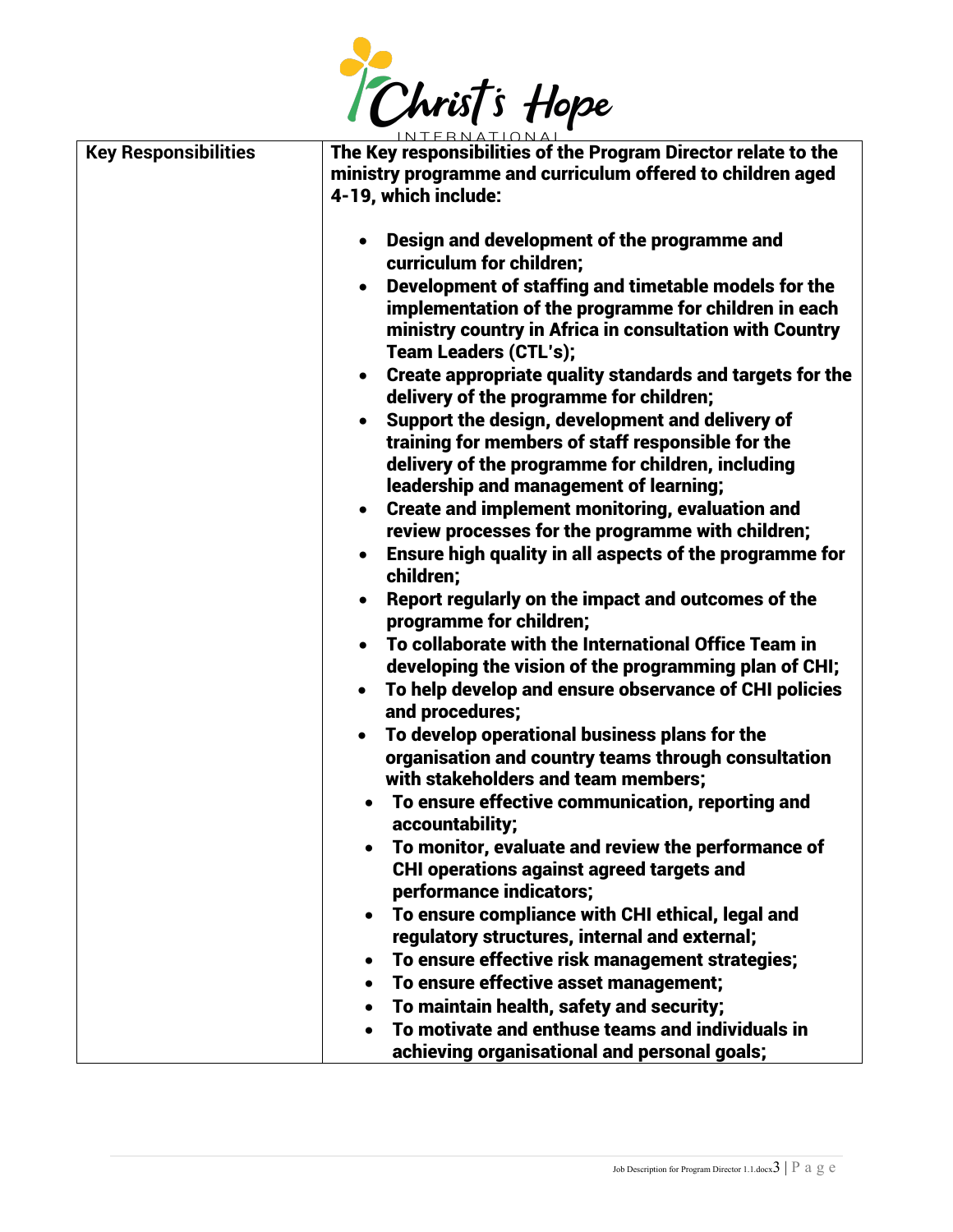

|                                                       | INTERNATIONAI                                                                                                                                                                                                                                                                                                                                                                                                                                                                                                                                                                                                                                                                                                                                                                                                                                                                                                                                                                                                                  |
|-------------------------------------------------------|--------------------------------------------------------------------------------------------------------------------------------------------------------------------------------------------------------------------------------------------------------------------------------------------------------------------------------------------------------------------------------------------------------------------------------------------------------------------------------------------------------------------------------------------------------------------------------------------------------------------------------------------------------------------------------------------------------------------------------------------------------------------------------------------------------------------------------------------------------------------------------------------------------------------------------------------------------------------------------------------------------------------------------|
|                                                       | To participate in staff performance management,<br>$\bullet$<br>appraisal and development programmes, including<br>training internally and externally;<br>To promote the professional and personal<br>$\bullet$<br>development of CHI ministry staff, through planned<br>training, coaching and mentoring strategies in<br>collaboration with HR Training and Development<br>office;<br>To encourage and develop strategic partnerships with<br>$\bullet$<br>other organisations and local communities, especially<br>local churches and other Christian organisations;<br>To strengthen and lead the spiritual life and Christian<br>$\bullet$<br>culture in the ministry field of CHI;<br>To ensure equal opportunities for all staff and peoples;<br>$\bullet$<br>To represent and promote CHI internationally and<br>within countries through presentations and attendance<br>at meetings, international conferences, and public<br>events, as well as visiting churches, businesses and<br>other community organisations. |
| <b>Support</b>                                        | The Program Director will be supported by a dedicated team of<br>staff including other senior leadership positions within the<br><b>International Office Team, African Country Team Leaders and</b><br>appropriate administrative staff.                                                                                                                                                                                                                                                                                                                                                                                                                                                                                                                                                                                                                                                                                                                                                                                       |
|                                                       | The International Board is committed to providing support for<br>the whole CHI Senior Leadership Team. This will involve:                                                                                                                                                                                                                                                                                                                                                                                                                                                                                                                                                                                                                                                                                                                                                                                                                                                                                                      |
|                                                       | Regular meetings and frequent, open communication with<br>the International Office Team                                                                                                                                                                                                                                                                                                                                                                                                                                                                                                                                                                                                                                                                                                                                                                                                                                                                                                                                        |
|                                                       | <b>Access to spiritual direction and care</b>                                                                                                                                                                                                                                                                                                                                                                                                                                                                                                                                                                                                                                                                                                                                                                                                                                                                                                                                                                                  |
|                                                       | Access to further professional training and development,<br>internal and external                                                                                                                                                                                                                                                                                                                                                                                                                                                                                                                                                                                                                                                                                                                                                                                                                                                                                                                                              |
|                                                       | <b>Mentoring</b><br>٠                                                                                                                                                                                                                                                                                                                                                                                                                                                                                                                                                                                                                                                                                                                                                                                                                                                                                                                                                                                                          |
|                                                       | <b>Opportunity to gain further qualifications</b><br>٠                                                                                                                                                                                                                                                                                                                                                                                                                                                                                                                                                                                                                                                                                                                                                                                                                                                                                                                                                                         |
|                                                       | <b>Performance management</b><br><b>Appraisal</b><br>$\bullet$                                                                                                                                                                                                                                                                                                                                                                                                                                                                                                                                                                                                                                                                                                                                                                                                                                                                                                                                                                 |
|                                                       |                                                                                                                                                                                                                                                                                                                                                                                                                                                                                                                                                                                                                                                                                                                                                                                                                                                                                                                                                                                                                                |
| <b>Minimum Qualification and</b><br><b>Experience</b> | A relevant tertiary degree level qualification, or equivalent,<br>with at least 5 years' general work experience.                                                                                                                                                                                                                                                                                                                                                                                                                                                                                                                                                                                                                                                                                                                                                                                                                                                                                                              |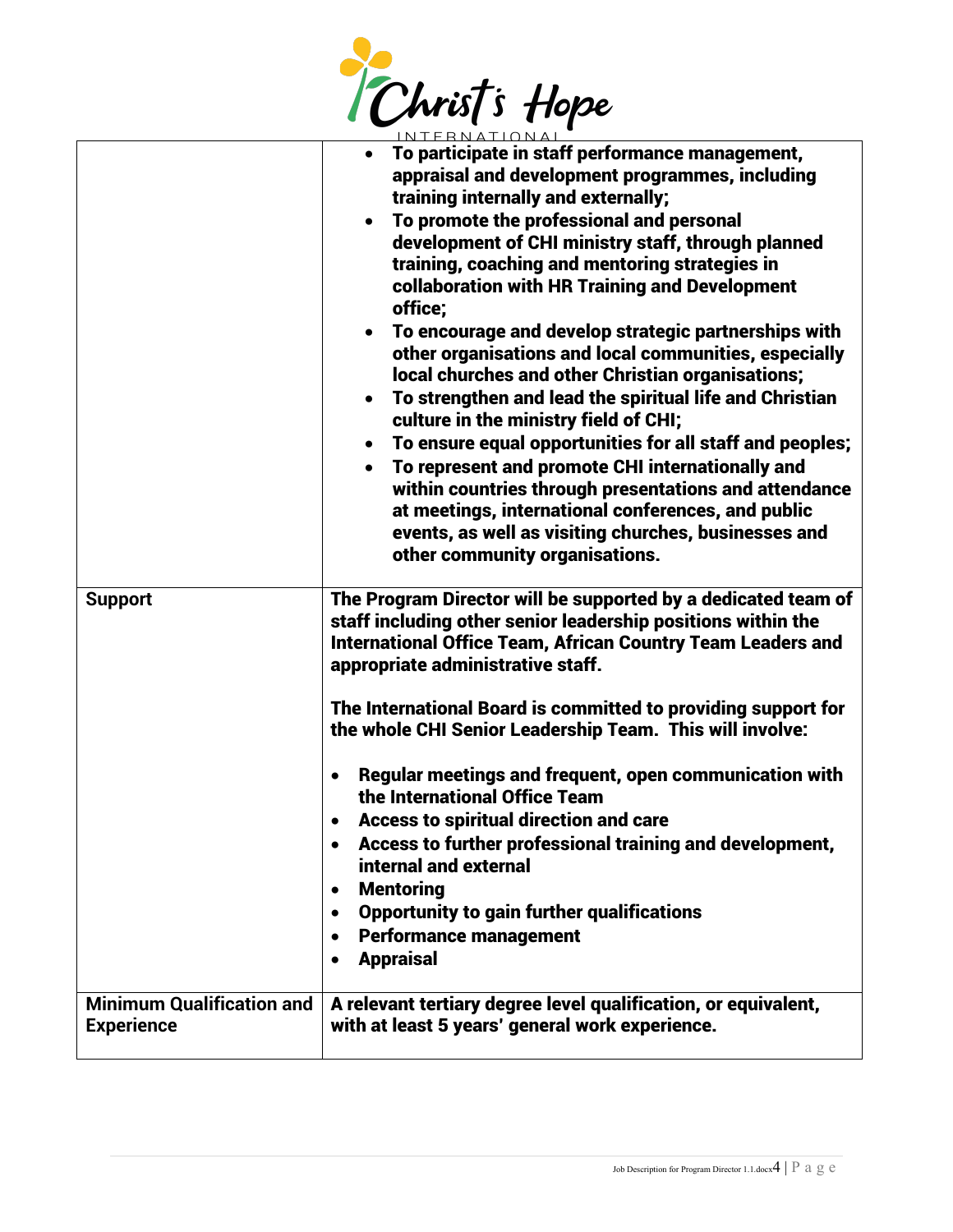

|                                                       | Experience of work in an educational or youth work context is<br>necessary, preferably including leadership and management<br>responsibilities for at least two years.                                                                                                                                                                                                                                                                                                                                                                                                                                                                                                                                                           |  |
|-------------------------------------------------------|----------------------------------------------------------------------------------------------------------------------------------------------------------------------------------------------------------------------------------------------------------------------------------------------------------------------------------------------------------------------------------------------------------------------------------------------------------------------------------------------------------------------------------------------------------------------------------------------------------------------------------------------------------------------------------------------------------------------------------|--|
|                                                       | The Program Director must be an enthusiastic, committed<br>Christian active within their local church and wider faith<br>community.                                                                                                                                                                                                                                                                                                                                                                                                                                                                                                                                                                                              |  |
| <b>Personal Qualities</b>                             | A commitment to promote, model and uphold, personally and<br>within the organisation, the important Christian values of love,<br>service, openness, honesty and integrity.                                                                                                                                                                                                                                                                                                                                                                                                                                                                                                                                                       |  |
|                                                       | To endorse, through personal example, Christian approaches<br>to 'servant' leadership and team working.                                                                                                                                                                                                                                                                                                                                                                                                                                                                                                                                                                                                                          |  |
|                                                       | To demonstrate excellent interpersonal and social skills.                                                                                                                                                                                                                                                                                                                                                                                                                                                                                                                                                                                                                                                                        |  |
|                                                       | An ability to work sensitively and effectively within a changing<br>and diverse multicultural environment.                                                                                                                                                                                                                                                                                                                                                                                                                                                                                                                                                                                                                       |  |
|                                                       | A willingness to travel frequently internationally and within<br>Africa.                                                                                                                                                                                                                                                                                                                                                                                                                                                                                                                                                                                                                                                         |  |
| <b>Conditions</b><br>Working<br>and<br><b>Demands</b> | The Program Director should be able to respond to detailed,<br>complex concepts and problems, balance multiple tasks<br>simultaneously, and make effective decisions regarding<br>issues and events within reasonable timelines. This is a high-<br>stress position based on full responsibility for all CHI<br>programs within Africa.                                                                                                                                                                                                                                                                                                                                                                                          |  |
|                                                       | The post holder should be able to:                                                                                                                                                                                                                                                                                                                                                                                                                                                                                                                                                                                                                                                                                               |  |
|                                                       | Plan, implement, and monitor programmes. Establish and<br>maintain appropriate, strong and collaborative relationships<br>with the local staff, leadership and International Office Team.<br>Develop smooth and constructive relationships with executive<br>colleagues, outside agencies, organizations and individuals.<br>Plan effectively and meet deadlines. Maintain a flexible work<br>schedule to meet the demands of travel, coordination, and<br>engagement across Africa. Deal effectively with demanding<br>situations; design and implement appropriate interventions.<br><b>Convey a professional and positive image and attitude</b><br>regarding CHI within a variety of sectors and community<br>organisations. |  |